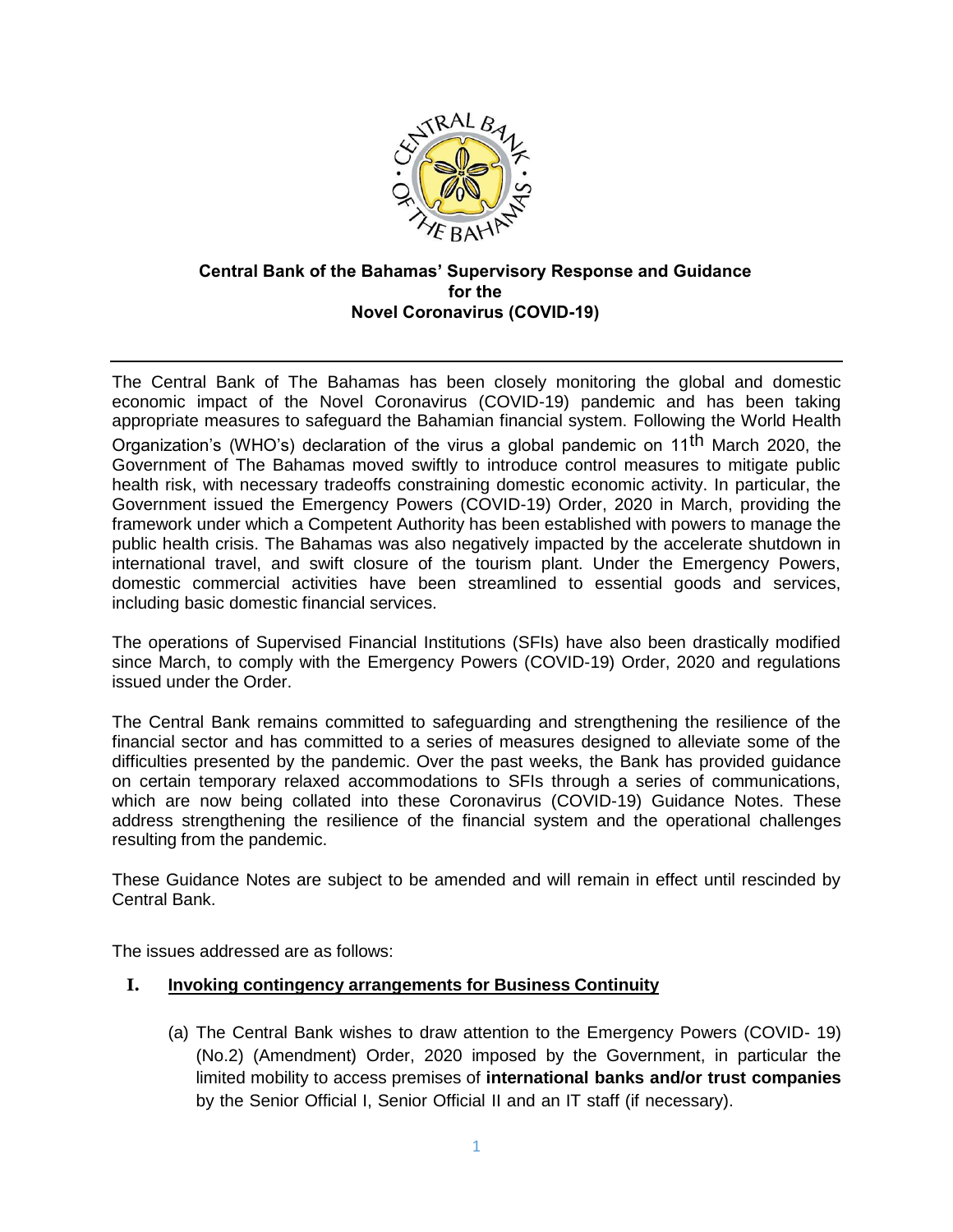While the Central Bank is cautioning SFIs to adhere to the provisions of the Orders, SFIs may also invoke appropriate aspects of their Business Continuity Plans to address the specific operational need.

(b) Other temporary, contingent outsourcing arrangements may be adopted by the SFI once the appropriate controls/risk management safeguards and board-level approvals are in place. SFIs should notify the Central Bank, when such instances arise.

### **II. Operating Requirements**

(a) Banks and credit unions that provide in-branch services to customers who have no other reasonable transaction channel, solely for the purposes of in-branch teller services. Other transactions, such as loans and foreign exchange applications should not be executed in-branch. Further, banks and credit unions must use these interactions, however, to encourage in-branch customers to switch to non-branch channels, where possible.

### **III. Filing of Statutory and Other Returns**

- (a) SFIs that may face challenges in submitting statutory and other returns to the Central Bank by specified deadlines for a period covering up to  $30<sup>th</sup>$  April 2020, should notify Central Bank via email at least 24 hours before the due date. The Central Bank is particularly sensitive to the fact that this period normally experiences the greatest volume of filing submissions particularly for audited financial statements, publication of audited accounts and the related management letter. For such filings as well as others that may fall due based on the reporting timelines, the Central Bank will consider a first-time request for a reasonable extension *without penalty*. In keeping with our Notice issued to SFIs on 16<sup>th</sup> March 2020, the Central Bank will endeavor to offer the greatest degree of flexibility given the uncertainty of the current circumstances and the challenge same poses to normal operations. However, unjustified sustained and protracted lateness and non-submission will become subject to penalty once operations return to normal.
- (b) This period of social distancing may result in SFIs' being unable to obtain authorized signatures for documents/returns to be filed with the Central Bank through the ORIMS portal. To avoid unnecessary submission delays, SFIs should submit the documents as usual through the portal and send an email to the Bank Supervision Department's (BSD) external mailbox or the respective department for which the return pertains verifying that the document has obtained the board or senior management approval for submission. In such instances, there will be no need for the SFI to refile.
- (c) All commercial banks are required to keep current and accurate on their daily FX reporting. Additionally, further to earlier email communication and commencing March 2020 until further notice, all commercial banks must submit monthly reporting on the credit facilities receiving the minimum three months debt service payments deferral, and corresponding credit quality measures, using the MS Excel reporting template provided. SFIs should upload the completed Excel file, along with the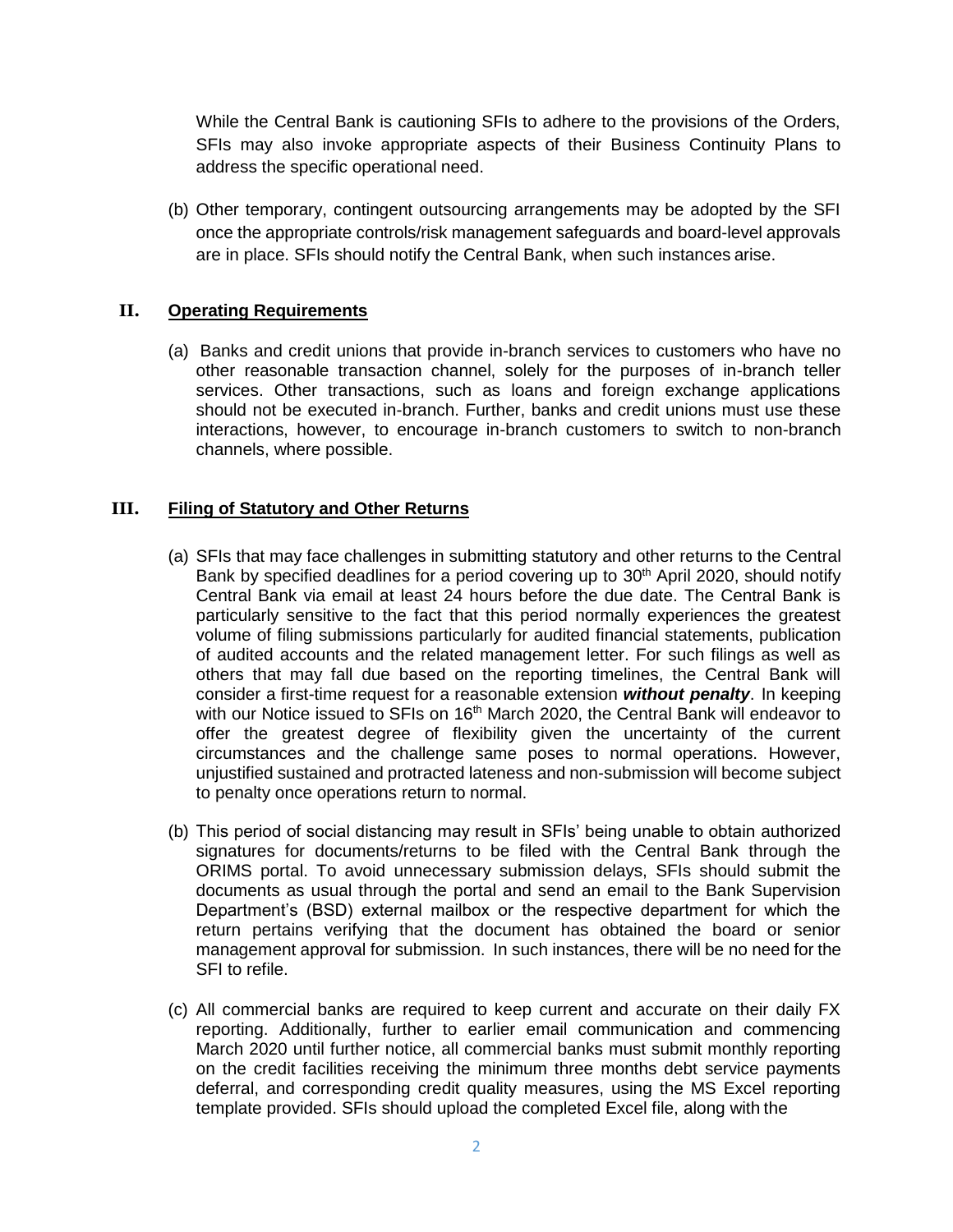attestation form accompanying the monthly Credit Quality Report, via the ORIMS portal.

### **IV. Acceptance of Electronic KYC Documents**

- (a) The Central Bank reminds SFIs to adopt a risk-based approach to satisfying their KYC obligations. Essentially, where it is impractical or impossible to obtain sight of original documents from clients, SFIs may accept electronic versions of the original documents; once they have deployed the appropriate level of due diligence to mitigate any associated risk.
- (b) In the current circumstances, the Central Bank's view is that the risk of face-to-face contact and mutual handling of physical documents is considerably higher than normal. Accordingly, reliance upon electronic copies will most likely be the more sensible approach.

### **V. Suspension of Extraordinary and Regular Dividend Approvals**

(a) In light of the COVID-19 Pandemic and its expected negative impact on the Bahamian economy, the Central Bank has suspended, with immediate effect from March 2020, all Exchange Control approvals for domestic bank dividends. This position will be periodically reviewed, with a view to determining a mediumterm position by September 2020.

## **VI. Emergency Loan Reporting**

- (a) Given the economic uncertainties surrounding the COVID-19 pandemic, the following information is being requested on a monthly basis from commercial banks, commencing March 2020 and until further notice. This information will enable Central Bank to monitor the impact of the three months payment deferral on commercial banks' loan portfolio and credit quality:
	- i. Total Loans by Category;
	- ii. Of which, Non-Performing [i.e. loans which were non-performing before the crisis];
	- iii. Of which, Performing but on deferral;
	- iv. Of which, New Non-Performing; and
	- v. Of which, Performing and making normal payments.
- (b) Commercial Banks' are required to provide this information in both a dollar value and a number of loans basis. Further, this data should be submitted via email in spreadsheet format or other format on or about the 15<sup>th</sup> day of the succeeding month.